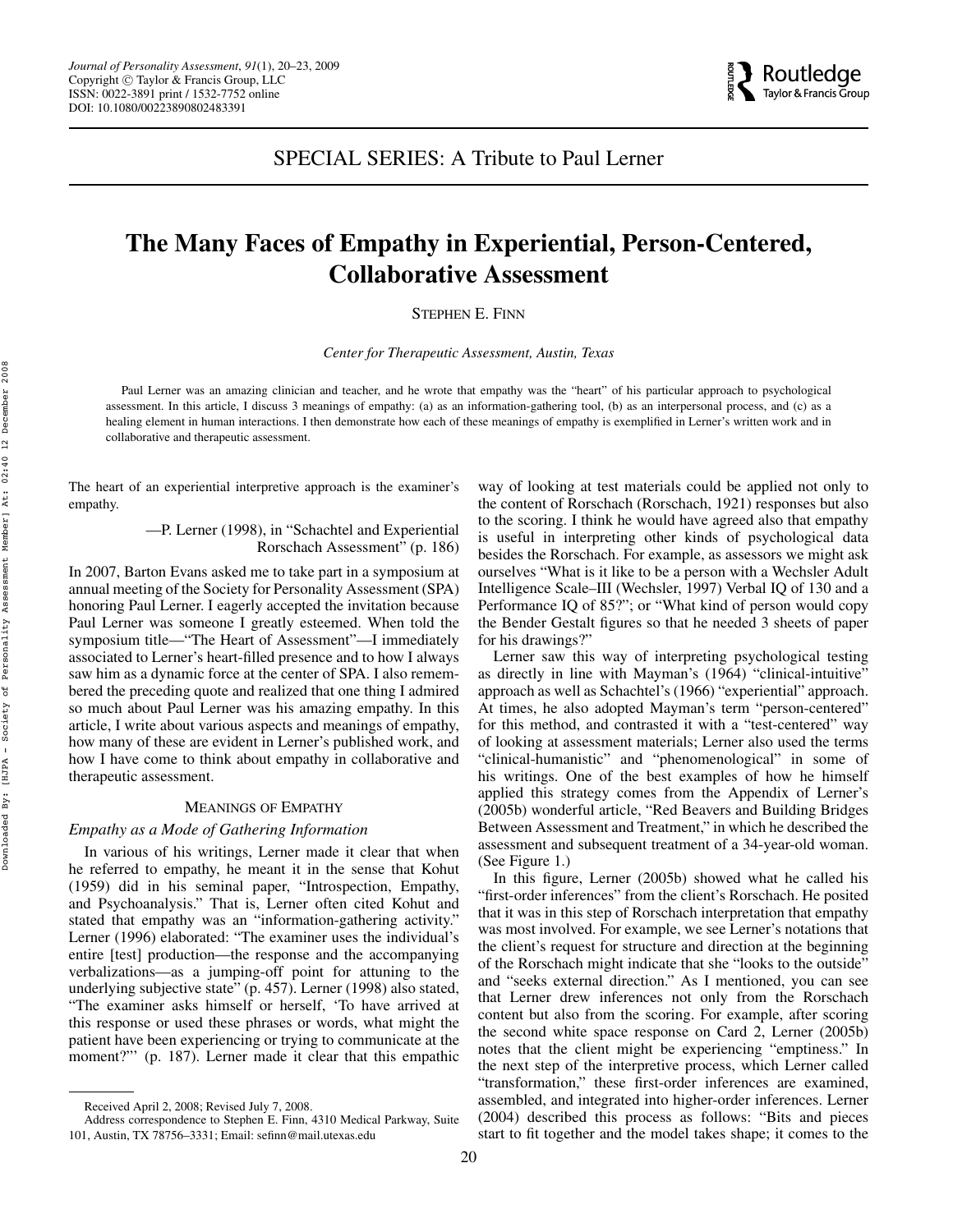|    | seeks external direction                                              | blackness                                                                                  |                                            |
|----|-----------------------------------------------------------------------|--------------------------------------------------------------------------------------------|--------------------------------------------|
|    | <sup>1</sup> 1. I see a bat Is that what you want?                    | (Bat?) It's black, the wings,<br>like it's on display passivity<br>sense of being examined | $WF_0C$ AP                                 |
|    | Possible false-self features<br>Tentative                             |                                                                                            |                                            |
|    | <sup>1</sup> 2. Perhaps a mask                                        | (Mask?) Two white areas are eyes<br>and it has the shape of a face.                        | $W(s)F_0$ Mask<br>spoce                    |
|    | Looks to the outside                                                  |                                                                                            | response                                   |
|    | Should I continue? (Up to you)                                        |                                                                                            |                                            |
|    | <sup>1</sup> 3. An x-ray, perhaps the pelvis<br>Again, being examined | (X-ray?) Looks like bone structure and<br>the shades of grey and black.                    | WFC X-ray<br>$W+$                          |
| П. | <sup>1</sup> 1. Area in the middle looks like<br>a lamp               | (Lamp?) The shape of it                                                                    | $DSF + Obi$<br>space response<br>emptiness |

Patient's Rorschach

FIGURE 1.—Excerpt from Appendix B in Lerner (2005b).

forefront of one's mind and later material serves to correct, refine, and expand the model" (p. 157).

As you can see, this way of approaching psychological testing is highly similar to what Fischer (2000) called the hermeneutic tradition underlying her collaborative, individualized assessment. To quote Fischer (2000), the assessor develops

his or her understanding by circling repeatedly from an observation back to context or to larger prior comprehensions, then back again to observation. . . . The hermeneutic quest moves repeatedly among the presented issue, the client in front of the assessor, theories of development and personality, research studies, statistical norms, the client's history, diagnostic traditions, previous clients, and the assessor's own life. . . . Eventually the assessor—and in collaborative assessment, the assessor and the client—reaches useful, coherent understandings of the presented material. (p. 13)

I present this quotation to highlight how collaborative psychological assessment extends the Mayman-Schachtel-Lerner tradition of test interpretation to include one more element—the involvement of the client in fine tuning the assessor's empathy. This leads me to discuss another way of thinking of empathy: as an intersubjective process involving both client and assessor.

# *Empathy as a Two-Person Process*

If one thinks of empathy as a two-person process rather than as an activity of the clinician alone, I believe one achieves a richer understanding of the assessment process that helps explain otherwise puzzling events. For example, in the article I mentioned earlier, "Red Beavers and Building Bridges, . . . " Lerner (2005b) described the young woman's approach to the assessment sessions as follows:

She was highly cooperative in the sense of fulfilling all that was asked of her but initiated little. My feeling was one of having a dance partner who faithfully followed my lead but had minimal interest in whom she was dancing with. (p. 272)

#### Nevertheless, Lerner (2005b) later commented

Despite her insulated and aloof manner, the patient produced a rich and revealing [Rorschach] record, one filled with considerable pain and dysphoric affect. I understood this discrepancy between presentation and test record as her desire, at some level, to tell her story and be listened to. (p. 272)

Could it be that the Lerner's ability to understand this woman's inner world came not only from his ability to "feel into" her subjective world through her test responses but also from her underlying desire to be understood and to communicate to him through symbolic language and images? If so, shouldn't her efforts also be recognized as furthering the process of empathy? This conceptualization of empathy as an intersubjective phenomenon has helped me understand something I've observed in Therapeutic Assessment. At the beginning of an evaluation, I gather questions from clients that they hope to answer from our work together (Finn, 2007). It has long struck me that after these questions are agreed on and put in writing, clients then seem to go out of their way to provide me with the information I need to help answer them.

For example, recently a woman asked for help understanding why she always worried that her husband would leave her, although there were no indications that he ever thought about this. In the next session, without my bidding, she brought a small scrapbook to show me of photographs from her childhood and adolescence. As we looked at pictures from her teenage years, I learned that she had been deeply in love with her first boyfriend at age 15 but that he had been killed suddenly in a car accident when she was 16. I commented on how painful this must have been for her, and she surprised herself by breaking down in tears over something, she told me, she thought she had "gotten over years ago." It didn't take us long to consider whether there was a connection between her boyfriend's death and her fears of losing her husband, a theory she assured me that she did not have consciously in mind when she decided to bring the scrapbook to show me.

The interpersonal process of empathic understanding is even more evident in collaborative assessment—as Fischer (2000) alluded—when one discusses first-order inferences from testing with clients. For example, the following interchange took place between me and a 15-year-old girl regarding her first response to Card 1 of the Rorschach, "a cat's face." You should know that the girl's parents had asked, "Why doesn't Amy come to us when she's in trouble? Why won't she let us help her?":

**Steve**: Do cats have any special meaning for you?

**A**:I'm really self-sufficient and aloof. And I only relate to people when I want to, not when they want.

**Amy**: Yes. I'm a cat inside

**S**: In what way?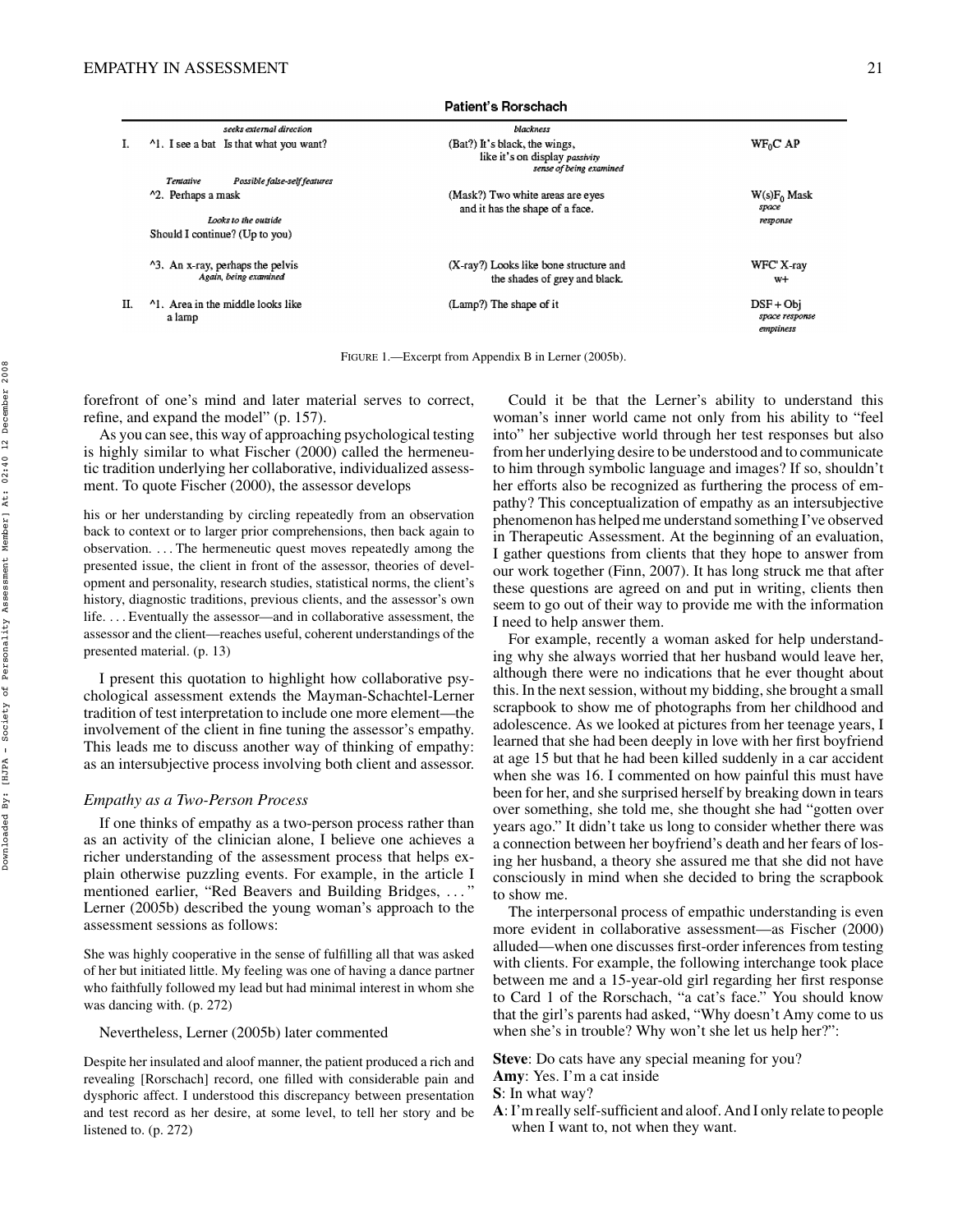- **S**: Is that because you distrust people?
- **A**: Not really. I just don't need them. Cats aren't like dogs—they don't seek constant affection and praise. They just need you to feed them, and not even that if they can go outside and  $catch birds...$  My cat Buster is like that, although sometimes he likes to sit in my lap, especially when it's cold.
- **S**: And do you occasionally like some affection too?
- **A**: Yes, but only on my own terms. My mother always wants to hug me, but it's really to make *her* feel better. It doesn't really have anything to do with me. So I usually push her away.

You can see through this interchange how I was using my empathy to try to "get in Amy's shoes," and she was at the same time tracking me and giving me information to help me understand her inner world better. I believe that recognizing the interpersonal aspects of such a process lets us be less anxious about our role as an assessor. It is no longer our sole job to understand clients' test productions in isolation; we can count on them also to contribute to our empathic understandings.

# *Empathy as a Healing Element in Human Interactions*

Finally, I return to Kohut (1982) in discussing a final view of empathy—that is, as a powerful healing element in human interactions. Kohut spent 25 years stressing that empathy was "an information-collecting, data-gathering activity" that could be "right or wrong, in the service of compassion or hostility, pursued slowly and ploddingly or 'intuitively"' and is "never by itself supportive or therapeutic" (1982, p. 397). Kohut did this, I believe, to distinguish his scientific use of the word *empathy* from the lay use of the term in which one often means it as a synonym for *sympathy* or *compassion.* What is lesser known, however, is that in the final paper he would write, and which was delivered posthumously by his son, Kohut stated

Even though everything I have said up to now remains fully valid . . . I must now, unfortunately, add that empathy per se, the mere presence of empathy, has also a beneficial, in a broad sense, a therapeutic effect both in the clinical setting and in human life, in general. (Kohut, 1982, p. 397)

Kohut (1982) went on to detail specific evidence for this assertion, including his observation that it is the "empathic milieu" in which most of people live that keeps them "psychologically alive" (p. 398). Kohut (1982) contrasted this to the "impersonal, dehumanized extermination" experienced by prisoners in Nazi concentration camps, saying this was much more psychologically destructive than an experience of "impassioned, hate-motivated killing" would have been (p. 398).

As evidence of the healing power of empathy, I'd like to quote from another published case of Lerner's (2005a) titled "On Developing a Clinical Sense of Self." In this article, Lerner wrote about his assessment and later treatment of a 20-year-old man who was the son of one of Lerner's favorite psychoanalytic teachers. The young man was intelligent but lacked direction in his life, which concerned his parents. Although gratified that an esteemed and much loved mentor had referred a son to him for treatment, Lerner soon found that he could not stop thinking during therapy sessions about how his teacher would evaluate his various interventions. Recognizing that this was hampering his work and that he had to do something about it, Lerner (2005a) also had an empathic insight that his own experience might be close to that of his patient:

In an empathic, yet straightforward way, I said to the patient that I, not he, had unwittingly allowed his father into the treatment setting and that it was affecting our relationship and my capacity to be with him. I then wondered if he too had permitted his father's shadow to enter into too many aspects of his life.

The patient leaped out of his chair, rushed over to me, shook my hand, and then returned and sat back down. With a passion and intensity he had never displayed with me previously, he blurted out, "Way to go Doc, you finally got it." He went on to explain that his inability to get away from, or least quiet, his internal father had been a problem for him throughout his life. As he experienced it, his beliefs, values, and aspirations, his choices, were never fully his own. In words that were remarkably close to my own experience, he described his ever present need to secure his dad's approval, his attempts to live to his father's standards, and his feeling obliged to fulfill his father's dreams for him. (p. 22)

Lerner (2005a) wrote that after this event, the treatment "literally took off," and that in the ensuing months, both he and the client developed a firmer sense of self. Surely this is an example of what Kohut (1982) meant in his last article that in the context of Lerner's powerful empathy, this young man flourished and found direction, and at the same time, Lerner found his own analytic voice. In his discussion of the case, Lerner (2005a) wrote about one of the things he learned: "Interpretation had been held up as the most basic and most essential analytic tool. Yet, for me, what felt even more basic and more essential was empathy" (p. 23).

This idea, that empathy itself has healing potential, is one of the principles underlying my own work on Therapeutic Assessment. I have long believed that people all have a longing to be seen, deeply understood, and accepted for who they are. When we as clinicians are able to provide this kind of experience to our assessment clients, they, as well as we, benefit immensely. Over the years, numerous clients have told me how life changing it was for them that I "got in their shoes" during a therapeutic assessment. Also, as in the instance of the young man Lerner treated, I have witnessed many of these individuals go on to take developmental leaps following such an experience.

Finally, I have written elsewhere about the ways I have grown as a person by being able to share, in a deep way, clients' inner worlds (Finn, 2005). I continue to believe that when clients are vulnerable with us during a psychological assessment, thereby allowing us to "feel our way into" what it is like to be them, they give us an amazing gift. In this way, we get a chance to "live many lives," discover aspects of ourselves we might otherwise never have encountered, and deepen our compassion.In Lerner's case, his work with his teacher's son helped him solidify his identity as an analyst and discover what he thought was healing in clinical interactions (as opposed to what he had been taught). In my own assessment work, I have had to confront aspects of my own defensive operations and have seen similarities between myself and various groups of individuals who make me "flinch." In doing so, I have learned experientially the truth of Sullivan's (1953) elegant postulate that we are all "much more simply human than otherwise" (p. 32).